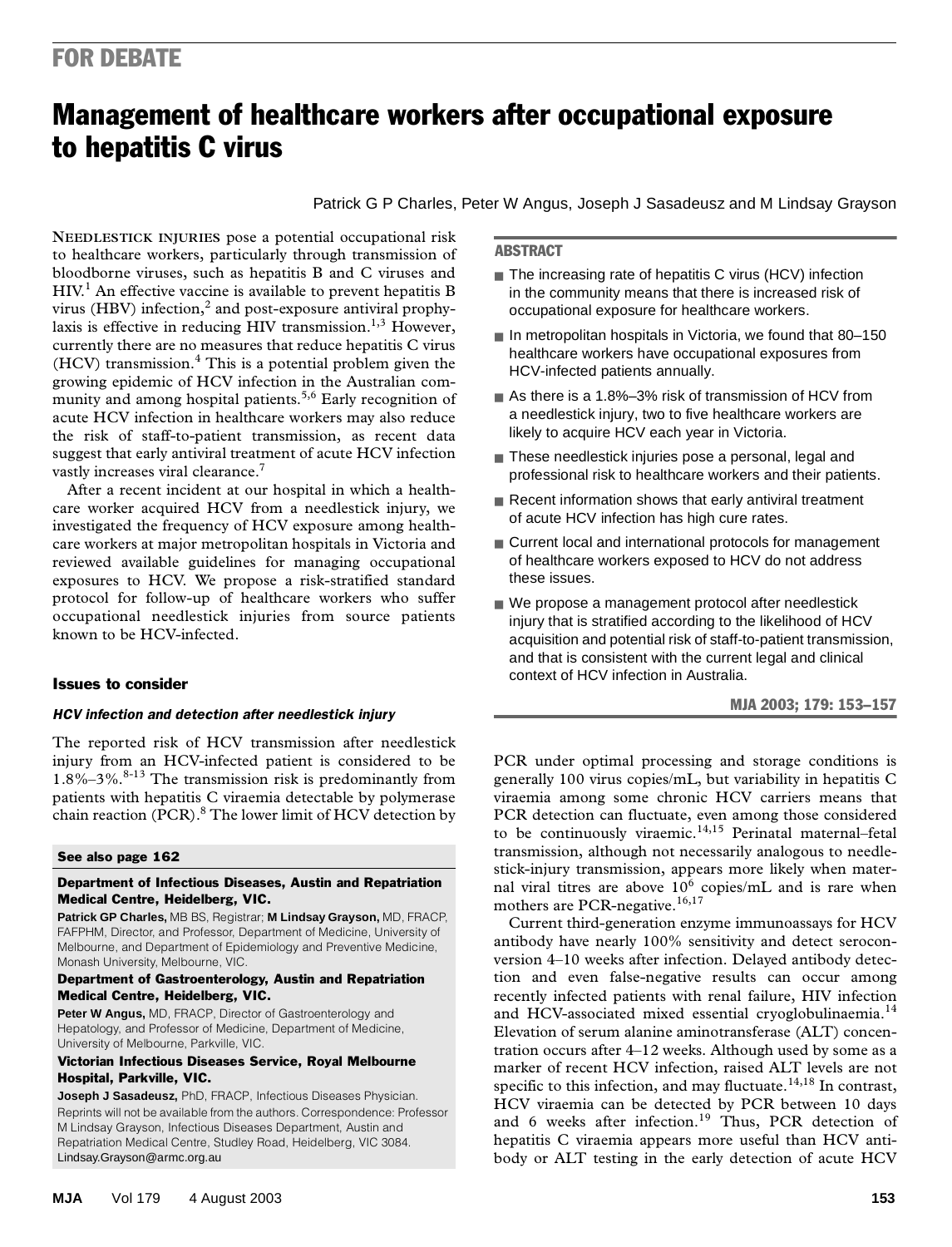hepatitis.4,20 The Medicare schedule fee for HCV PCR is currently \$90, compared with \$15.30 for HCV antibody determination and  $$16.35$  for liver function tests.<sup>21</sup>

## *Risk of occupational exposure to HCV*

We collaborated with six major metropolitan hospitals in Melbourne, Victoria, to determine the number of occupational exposures to blood and body fluids (including needlestick injuries) reported at each institution, and the number of these that involved a source patient with HCV infection as defined by the presence of HCV antibody. Consent was obtained from the source patient before testing for HCV (as well as HIV and HBV). Reported occupational exposures of healthcare workers to HCV at these hospitals is shown in Box 1. Of 1450 reported occupational exposures over 111 months, 138 were from HCV-infected patients. At all institutions, needlestick injuries made up more than 60% of the total number of exposures. There is currently no national Australian standard for the reporting of blood and body fluid exposures. Information was not available from all institutions on the rate of HCV among all inpatients, but at Hospital 1 the overall rate was 1.5% in 2002 (unpublished data), suggesting a possible reporting bias (approximately tenfold) towards exposures from HCV-positive source patients.

As information on the number and working hours of healthcare workers potentially exposed to needlestick injuries at each institution was not available, a healthcare worker- and time-dependent rate of needlestick injury could not be calculated. Given that our survey included only larger Melbourne hospitals, and that the predicted risk of HCV acquisition associated with each needlestick injury is 1.8%–  $3\%$ <sup>8-13</sup> two to five healthcare workers are likely to be infected with HCV through occupational exposure in Victoria each year.

## Implications of infection in healthcare workers

## *Liver disease*

Acute HCV infection is symptomatic in 15%–20% of patients, but is rarely severe enough to require hospitalisation.20 However, about 75%–85% of HCV-infected patients develop chronic hepatitis, and about 15%–25% develop cirrhosis. Half of these individuals develop hepatic decompensation or hepatocellular carcinoma.<sup>14,22</sup> Until recently, in the absence of evidence that any treatment was effective in preventing chronic hepatitis, early detection of acute HCV infection was considered to be of limited therapeutic importance. However, recent data show that early treatment with interferon-alfa monotherapy results in viral clearance in over 90% of recipients.<sup>7</sup> Results for combined interferon and ribavirin in acute treatment of hepatitis C infection are currently inconclusive. The optimal timing of acute therapy after exposure remains uncertain, but some studies report similar results for immediate therapy and therapy that is delayed by  $3-6$  months.<sup>7,14,23-25</sup>

#### 1: Blood and body fluid exposures among healthcare workers at major metropolitan hospitals in Victoria

|                                                            | <b>Months of</b>      | <b>Blood and</b>                     | <b>HCV exposures*</b>         |                          |
|------------------------------------------------------------|-----------------------|--------------------------------------|-------------------------------|--------------------------|
| Hospital                                                   | assessment<br>(dates) | body-fluid<br>exposures <sup>†</sup> | Total (% of<br>all exposures) | <b>Annualised</b><br>no. |
| 1                                                          | 29 (1/99-5/01)        | 335                                  | 36 (11%)                      | 15                       |
| 2                                                          | 16 (1/00-4/01)        | 205                                  | 26 (13%)                      | 19                       |
| 3                                                          | $5(1/01-5/01)$        | 34                                   | 6(18%)                        | 14                       |
| 4                                                          | 24 (1/99-12/00)       | 468                                  | 25(5%)                        | 12                       |
| 5                                                          | 29 (1/99-5/01)        | 363                                  | 40 (11%)                      | 17                       |
| 6                                                          | 8 (4/00-11/00)        | 45                                   | 5(11%)                        | 7                        |
| Total                                                      | 111                   | 1450                                 | 138 (9.9%)                    | 84                       |
| * Patient was positive for antibodies to benatitis C virus |                       |                                      |                               |                          |

\* Patient was positive for antibodies to hepatitis C virus. † 60%–85% were needlestick injuries.

## *Psychological and sexual issues*

Many healthcare workers are extremely anxious after needlestick injuries, with widespread effects on work performance, personal relationships and psychological health, leading to depression and, at times, a sense of abandonment and isolation.<sup>26</sup> This may occur regardless of counselling. Given the relatively low rate of HCV seroconversion after needlestick injury, it is often these psychological issues that have the greatest impact on injured healthcare workers. Anxiety can last for over a year, and the psychological counselling costs appear similar to the direct medical costs of these injuries.<sup>27,28</sup> Many healthcare workers express concern about possible sexual transmission of HCV to partners, as well as maternal–fetal transmission for those who are currently pregnant or attempting to become pregnant. There is even a report of therapeutic abortion being sought.<sup>27</sup> Although data on couples where one partner has chronic hepatitis C suggest that the rate of sexual transmission of HCV is low,  $2^{9-32}$  the risk during seroconversion is less certain. Hence some HCV-exposed healthcare workers opt either to use condoms or to abstain from sexual contact until they are certain they have not acquired  $HCV<sub>1</sub><sup>27</sup>$  which may exacerbate interpersonal stress, depression and sense of social isolation. Early confirmation that HCV acquisition is unlikely could have positive effects on sexual and psychological health.

## *Risk of HCV transmission to patients*

Ross and colleagues suggest that the risk of surgeons with known HCV infection (ie, HCV-positive on PCR) transmitting HCV to their patients is 1 in 1750 to 16 000 operations.<sup>33</sup> However, the actual risk is likely to be influenced by factors such as viral load, the number and complexity of surgical procedures performed, and the surgeon's technique and experience. It is often the less experienced junior medical staff who perform at-risk procedures after hours, when experienced supervision is least available, and fatigue is likely to be greatest. Fortunately, relatively few cases of HCV transmission from healthcare workers to patients have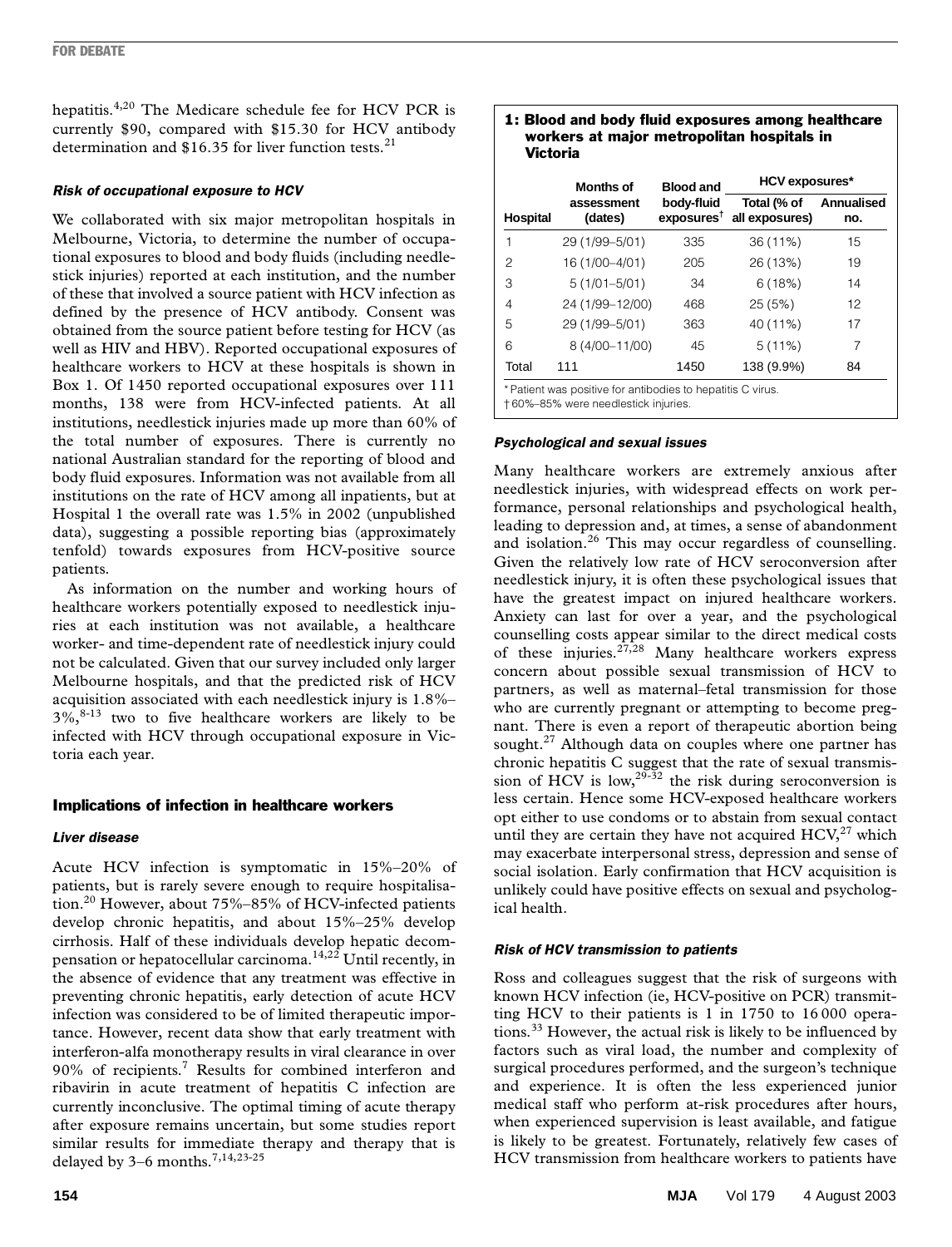#### 2: Proposed management plan to reduce needlestick injuries and their risk among healthcare workers

1. Reduction in the risk of needlestick injuries and other exposures through:

- Adequate education of healthcare workers about phlebotomy and intravenous cannula insertion, with credentialling of knowledge and performance.
- Systems management
	- ➤ Availability of suitable sharps-disposal containers
	- ➤ Introduction of safety cannulas
	- ➤ Rationalisation/avoidance of unnecessary procedures
	- ➤ Appropriate healthcare worker workload and adequate staff– patient ratios (excessive tiredness and work-related stress are clearly associated with higher rates of needlestick injury).

2. Appropriate health management and follow-up systems for staff, including appropriate counselling about hepatitis B and C virus and HIV infection.

3. Appropriate vaccination program for healthcare workers, especially hepatitis B vaccination, to prevent bloodborne diseases.

been reported, but such episodes have been associated with time-consuming and expensive "look-back" programs and considerable patient morbidity. $34-37$  Although there are few data, the risk of HCV transmission to patients is negligible among healthcare workers with no detectable HCV viraemia (ie, negative HCV PCR). $8$ 

Defining risk of transmission from healthcare workers may be helpful for legal as well as infection control reasons. There has been an instance where a surgeon had a workrelated needlestick injury from an HCV-positive source patient at a major Australian hospital, and legal opinion obtained by the hospital's administration was that the surgeon should cease all surgical procedures until confirmed as not having acquired HCV (Melbourne Infectious Diseases Group, personal communication, Jun 2001). This is contrary to recommendations from the US Centers for Disease Control and Prevention (CDC).<sup>1</sup> A risk assessment structure regarding HCV transmission may have assisted decision-making in this case. Without it, management of needlestick injuries will become unworkable, as healthcare workers will become reluctant to report injuries involving HCV-infected patients if they believe they will be forced to cease clinical practice without any risk assessment or compensation.

A balance needs to be found between the rights of the injured healthcare worker and those of the healthcare worker's future patients. Hospital administrations need to feel confident that needlestick injury reporting is accurate and that healthcare workers who are exposed to HCV are not placing their patients at significant risk of HCV transmission. Investigations that promptly identify acute HCV infection (eg, HCV PCR) could assist in identifying healthcare workers who should be re-deployed from exposureprone procedures, while allowing other injured healthcare workers to continue routine practice. HCV antibody and ALT levels detect acute infection later than PCR, and neither gives an accurate assessment of healthcare worker infectivity. Clearly, the appropriate management of needlestick injuries poses a new challenge to the healthcare sector, both in terms of reducing the overall risk of needlestick injury, the fair and reasonable management of injured staff and the protection of patients.

## Protocol for management of healthcare workers exposed to HCV

Although some Australian guidelines have been proposed, they lack practical applicability and have not been widely adopted.<sup>38-39</sup> Thus, many hospitals have developed their own protocols, resulting in substantial variability and subsequent confusion (and anxiety) among injured healthcare workers as to which protocol is most appropriate. Overseas recommendations for testing healthcare workers exposed to HCV vary widely and have recently been revisited.<sup>1,4,9,20,40-42</sup> While all are based on an assessment of the likelihood of HCV acquisition, few consider the benefits of early disease recognition in terms of the health of healthcare workers, transmission to patients or legal risk assessment.

An effective management plan for prevention and management of needlestick injuries in healthcare workers needs to be multifaceted. Our proposed plan to reduce needlestick injuries and their risk is shown in Box 2. For post-needlestick injury management, we believe there needs to be a consistent approach by all healthcare institutions that recognises the current therapeutic, personal and legal context of HCV management in Australia. We propose an investigation protocol that considers the likely risk of HCV transmission not only from the source patient but also from the healthcare worker to other patients should the healthcare worker be infected (Box 3).

We have classified healthcare workers according to whether their occupation involves exposure-prone procedures, defined as those with "potential for direct contact between the skin (usually finger or thumb) of the healthcare worker and sharp surgical instruments, needles, or sharp tissues (spicules of bone or teeth) in body cavities or in poorly visualised or confined body sites".<sup>38</sup> Based on this, healthcare workers with potentially high risk of HCV transmission — "high transmitter risk" — include surgeons, operating room nurses, intensive care staff, interventional radiologists and their assistants, and emergency department staff. We consider all other healthcare occupations to be "low transmitter risk".<sup>4,43</sup>

After an occupational exposure, the healthcare worker should be counselled about the degree of risk associated with the type of exposure: needlestick injuries pose a greater risk than splashes, and those from a hollow-bore needle a greater risk than those from a solid needle.<sup>1,3,39</sup> We also propose that the protocol considers the presence of HCV viraemia in the source patient, and includes early detailed assessment of HCV acquisition among healthcare workers in whom early disease recognition could have widespread consequences. These consequences may include significant psychological effects which, although possibly disproportionate to the transmission risk of the injury, will be more easily resolved by early evidence that HCV transmission is unlikely. Other aspects of the counselling process that can help alleviate healthcare worker anxiety include rapid initia-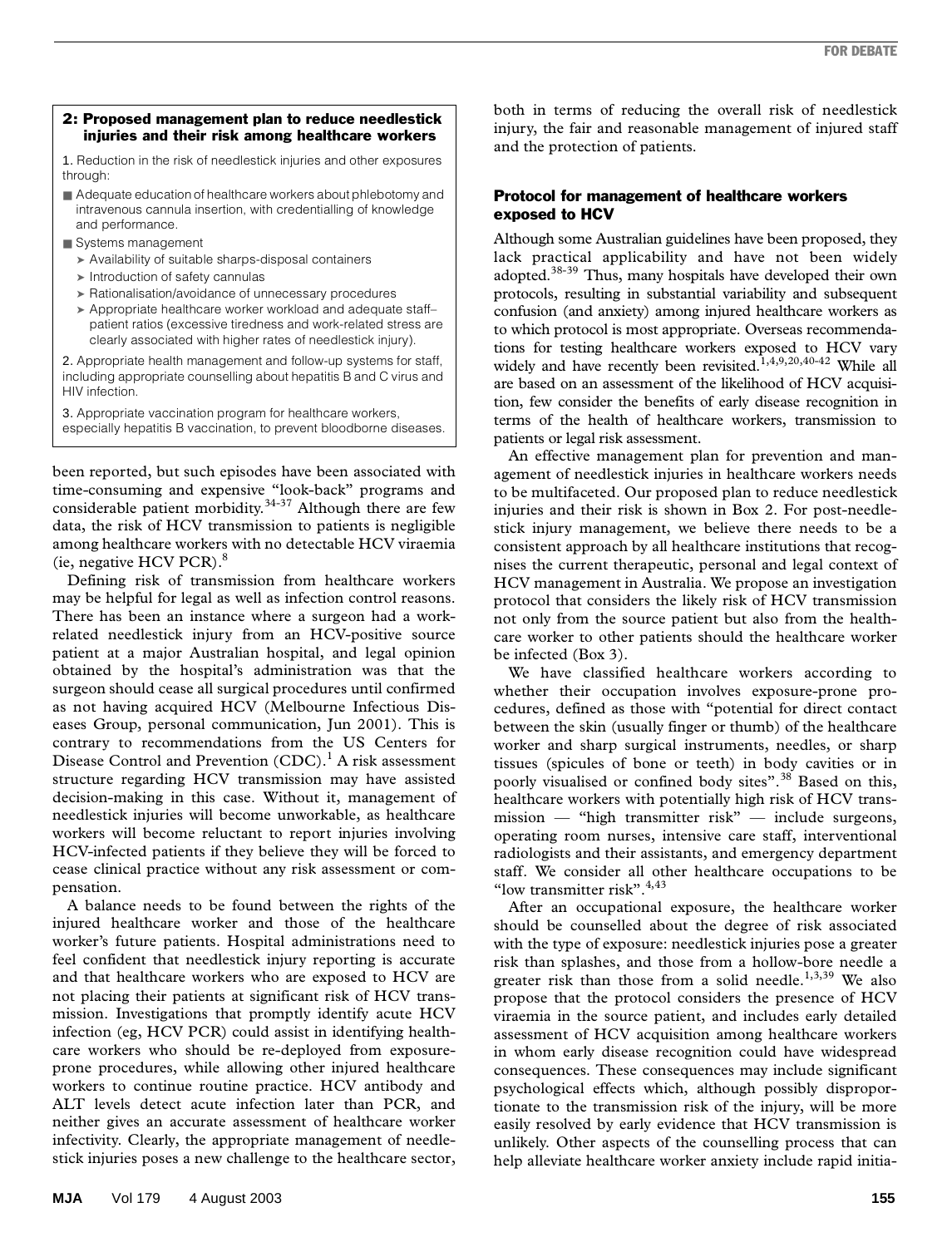

† "High transmitter risk" healthcare workers comprise surgeons, operating room nurses, interventional

radiologists and their assistants, and emergency department and intensive care staff.

‡ "Low transmitter risk" healthcare workers comprise all others.

§ PCR done to allow early treatment if infected, to assess potential for healthcare worker-to-patient transmission and for legal reasons.

¶ PCR done for healthcare worker mental health and sexual advice.

\*\* For possible retrospective PCR if HCV Ab seroconversion occurs.

tion of testing, reminders about when to have follow-up testing or vaccination and, when possible, continuity of care at subsequent visits.<sup>27</sup>

Injured healthcare workers should remain on routine duties after needlestick injury unless there is evidence of HCV acquisition. The latter should be assessed, counselled and offered appropriate therapy by experts in HCV management and treatment.

Our suggested protocol is similar to the protocols of other groups, with several notable exceptions. The CDC recommends HCV antibody and ALT testing at baseline and 6 months after needlestick injury. PCR testing may be done at 4–6 weeks "if earlier diagnosis of HCV infection is desired". These guidelines do not take into account source viraemia or the healthcare worker's transmitter status.<sup>1</sup> In fact, the CDC recommendations state that "health care professionals exposed to HBV- or HCV-infected blood do not need to take any special precautions to prevent secondary transmission during the follow-up period; however, they should refrain from donating blood, plasma, organs, tissue, or semen". This statement, which is referenced to a previous CDC recommendation, $4$  is contradictory in terms of potential transmission risk. Sulkowski et al, who recently described a case similar to ours in which a healthcare worker was infected with HCV after a work-related needlestick injury, proposed a modified CDC investigation regimen for healthcare workers after injury, but this still did not stratify according to transmission risk of either source or healthcare worker.<sup>20</sup> Previous Australian guidelines recommend HCV antibody testing only at 0 and 3 months.39 The British and Canadian protocols are also not specific.<sup>40-42</sup>

We believe that our proposed postneedlestick injury HCV investigation protocol provides a practical approach for assessing injured healthcare workers in the current therapeutic and legal contexts of HCV management in Australia. We encourage the development and acceptance of a common protocol for use in all Australian hospitals.

## Competing interests

None identified.

## Acknowledgements

Many of the proposals in this protocol are the result of a meeting of clinicians held in Melbourne, Victoria, in 2001 to discuss a standardised approach to nosocomial HCV transmission. We acknowledge the input of these clincians and also the assistance of the infection control practitioners who helped obtain data: Ms Rhea Martin (Austin and Repatriation Medical Centre), Ms Fiona Wilson (Western General Hospital), Ms Joanne Cocks (St Vincent's Hospital), Mr Richard Bartolo (Mercy Hospital), Associate Professor Denis Spelman (Alfred Hospital) and Dr Alan Street (Royal Melbourne Hospital).

## References

- 1. Centers for Disease Control and Prevention. Updated US Public Health Service Guidelines on the management of occupational exposures to HBV, HCV, and HIV and recommendations for post-exposure prophylaxis. *MMWR Recomm Rep* 2001; 50 (RR-11): 1-67.
- 2. National Health and Medical Research Council. Australian immunisation handbook. 7th ed. Canberra: AGPS, 2000.
- 3. Case–control study of HIV seroconversion in health-care workers after percutaneous exposure to HIV-infected blood — France, United Kingdom, and United States, January 1988–August 1994. *MMWR Morb Mortal Wkly Rep* 1995; 44: 929- 933.
- 4. Recommendations for prevention and control of hepatitis C virus (HCV) infection and HCV-related chronic disease. Centers for Disease Control and Prevention. *MMWR Recomm Rep* 1998; 47 (RR-19): 1-39.
- 5. Batey RG. Hepatitis C: where are we at and where are we going? *Med J Aust* 2002; 176: 361-362.
- 6. Watson KJR. Preventing hepatitis C virus transmission in Australians who inject drugs. *Med J Aust* 2000; 172: 55-56.
- 7. Jaeckel E, Cornberg M, Wedemeyer H, et al. Treatment of acute hepatitis C with interferon alfa-2b. *N Engl J Med* 2001; 345: 1452-1457.
- 8. Dore GJ, Kaldor JM, McCaughan GW. Systematic review of role of polymerase chain reaction in defining infectiousness among people infected with hepatitis C virus. *BMJ* 1997; 315: 333-341.
- 9. Recommendations for follow-up of health-care workers after occupational exposure to hepatitis C virus. *MMWR Morb Mortal Wkly Rep* 1997; 46: 603-606.
- 10. Hamid SS, Farooqui B, Rizvi Q, et al. Risk of transmission and features of hepatitis C after needlestick injuries. *Infect Control Hosp Epidemiol* 1999; 20: 63-64.